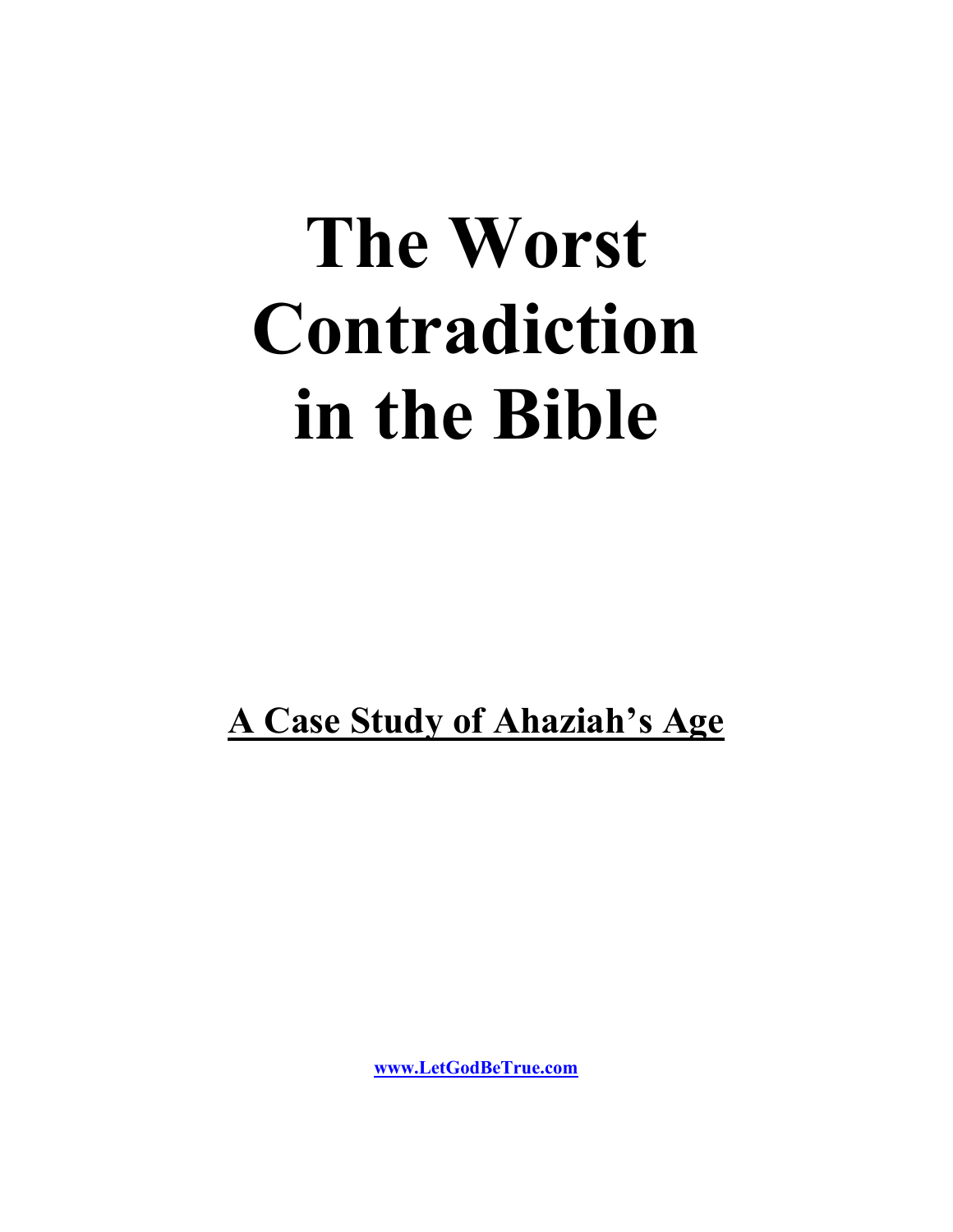## **Assumptions**

- 1. God is.
- 2. God gave Scripture.
- 3. Scripture is absolute truth.
- 4. The King James Version is Scripture.
- 5. Satan and man are at war against God and truth.
- 6. God promised to destroy the wisdom of man.
- 7. God promised to reveal the truth to His elect.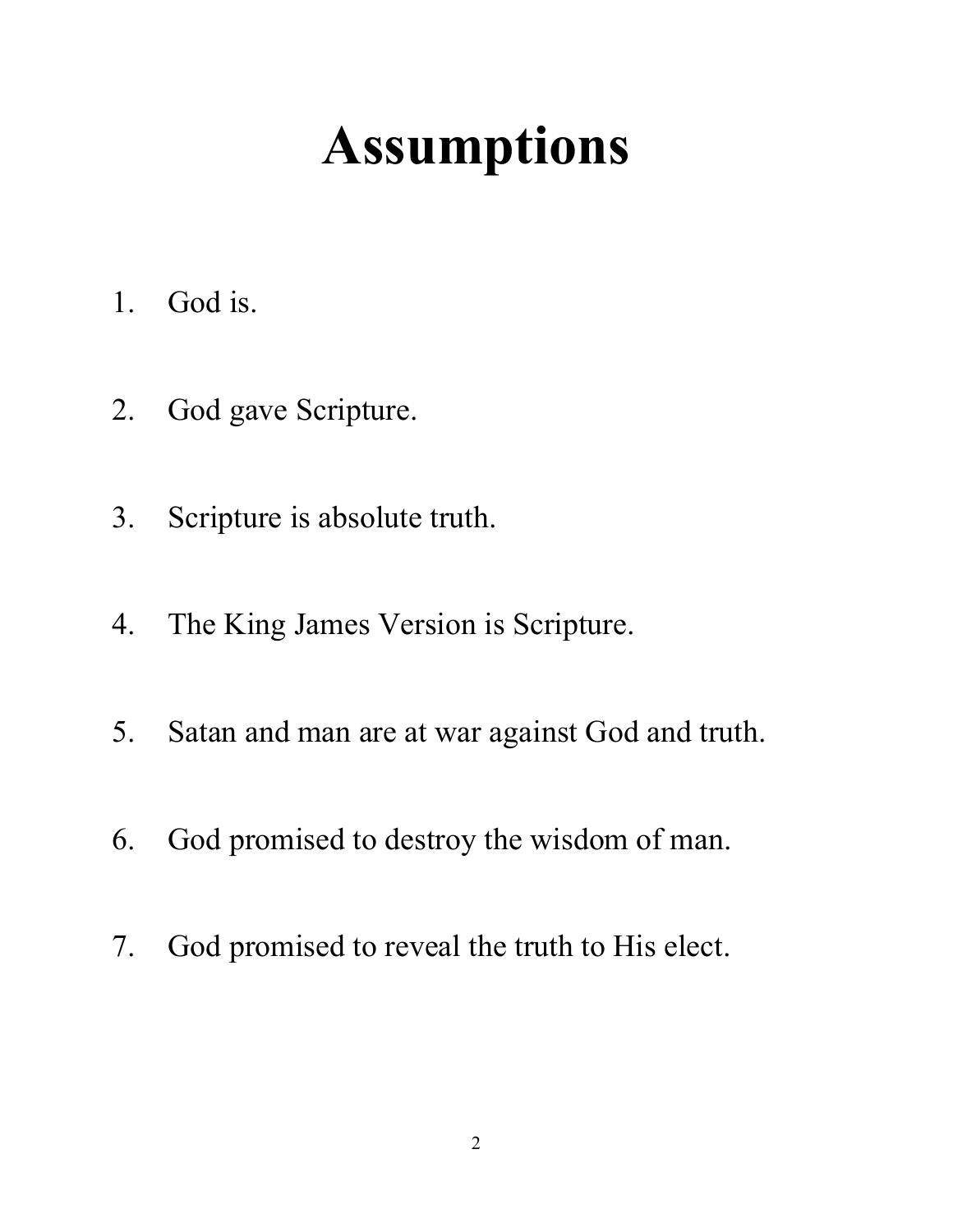#### **Why Does the Bible Contradict Itself?**

#### **To confuse scholars, who question and correct God.**

"Now the serpent was more subtil than any beast of the field which the LORD God had made. And he said unto the woman, Yea, hath God said, Ye shall not eat of every tree of the garden?"

Genesis 3:1

"For it is written, I will destroy the wisdom of the wise, and will bring to nothing the understanding of the prudent. Where is the wise? where is the scribe? where is the disputer of this world? hath not God made foolish the wisdom of this world?" I Corinthians 1:19-20

"For the wisdom of this world is foolishness with God. For it is written, He taketh the wise in their own craftiness. And again, The Lord knoweth the thoughts of the wise, that they are vain."

I Corinthians 3:19-20

#### **To deceive skeptics coming with preconceived ideas.**

"And the LORD said, Who shall persuade Ahab, that he may go up and fall at Ramothgilead? And one said on this manner, and another said on that manner. And there came forth a spirit, and stood before the LORD, and said, I will persuade him. And the LORD said unto him, Wherewith? And he said, I will go forth, and I will be a lying spirit in the mouth of all his prophets. And he said, Thou shalt persuade him, and prevail also: go forth, and do so."

I Kings 22:20-22

"Son of man, these men have set up their idols in their heart, and put the stumblingblock of their iniquity before their face: should I be enquired of at all by them?… And if the prophet be deceived when he hath spoken a thing, I the LORD have deceived that prophet, and I will stretch out my hand upon him, and will destroy him from the midst of my people Israel."

Ezekiel 14:3-9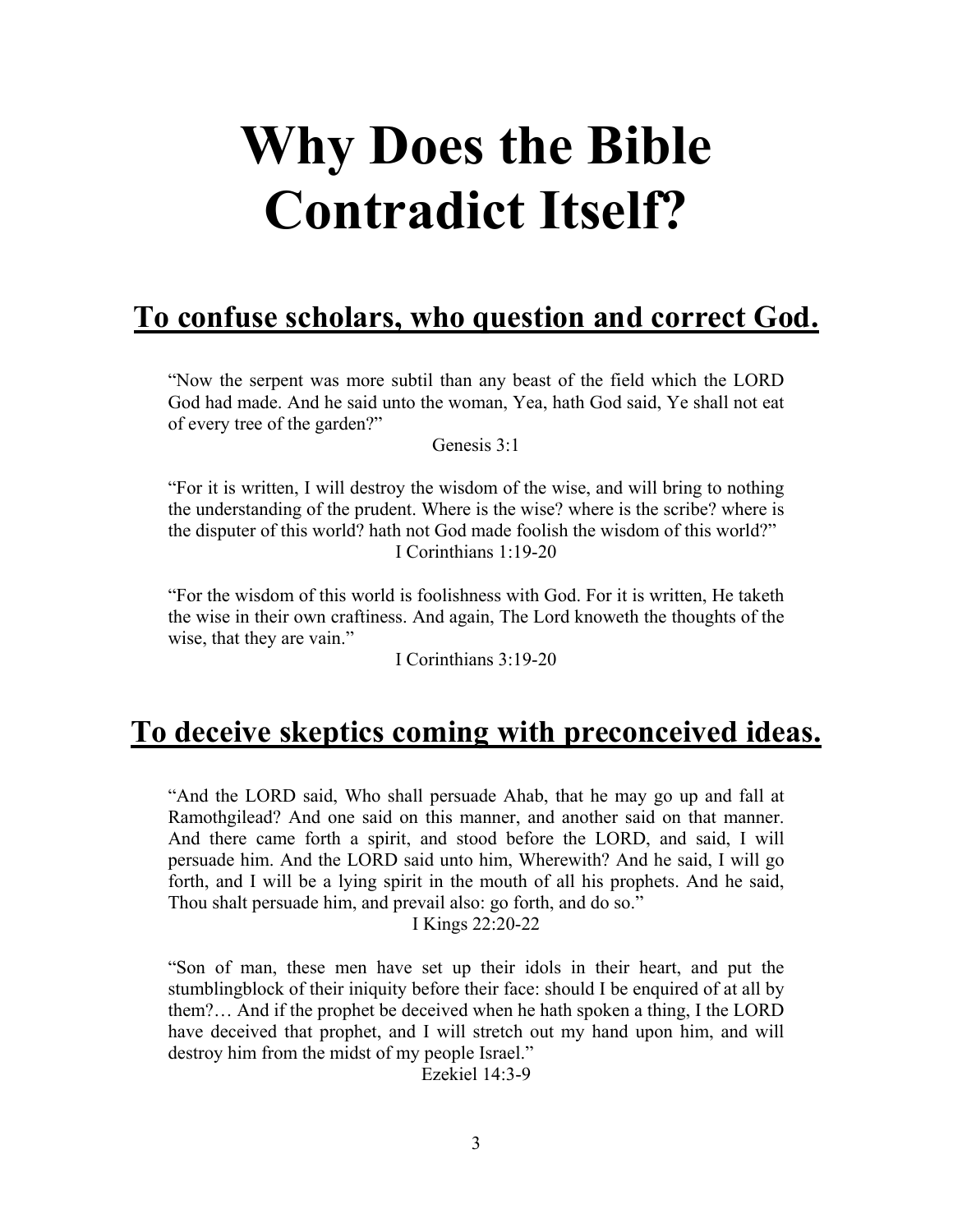#### **To conceal truth from those who do not deserve it.**

"For the LORD hath poured out upon you the spirit of deep sleep, and hath closed your eyes: the prophets and your rulers, the seers hath he covered. And the vision of all is become unto you as the words of a book that is sealed, which men deliver to one that is learned, saying, Read this, I pray thee: and he saith, I cannot; for it is sealed: And the book is delivered to him that is not learned, saying, Read this, I pray thee: and he saith, I am not learned. Wherefore the Lord said, Forasmuch as this people draw near me with their mouth, and with their lips do honour me, but have removed their heart far from me, and their fear toward me is taught by the precept of men: Therefore, behold, I will proceed to do a marvellous work among this people, even a marvellous work and a wonder: for the wisdom of their wise men shall perish, and the understanding of their prudent men shall be hid."

Isaiah 29:10-14

"And the disciples came, and said unto him, Why speakest thou unto them in parables? He answered and said unto them, Because it is given unto you to know the mysteries of the kingdom of heaven, but to them it is not given."

Matthew 13:10-11

#### **To expose the false versions claiming to be the Bible.**

"The prophet that hath a dream, let him tell a dream; and he that hath my word, let him speak my word faithfully. What is the chaff to the wheat? saith the LORD. Is not my word like as a fire? saith the LORD; and like a hammer that breaketh the rock in pieces? Therefore, behold, I am against the prophets, saith the LORD, that steal my words every one from his neighbour. Behold, I am against the prophets, saith the LORD, that use their tongues, and say, He saith. Behold, I am against them that prophesy false dreams, saith the LORD, and do tell them, and cause my people to err by their lies, and by their lightness; yet I sent them not, nor commanded them: therefore they shall not profit this people at all, saith the LORD."

Jeremiah 23:28-32

"Now as Jannes and Jambres withstood Moses, so do these also resist the truth: men of corrupt minds, reprobate concerning the faith. But they shall proceed no further: for their folly shall be manifest unto all men, as theirs also was." II Timothy 3:8-9

"A man that is an heretick after the first and second admonition reject; Knowing that he that is such is subverted, and sinneth, being condemned of himself." Titus 3:10-11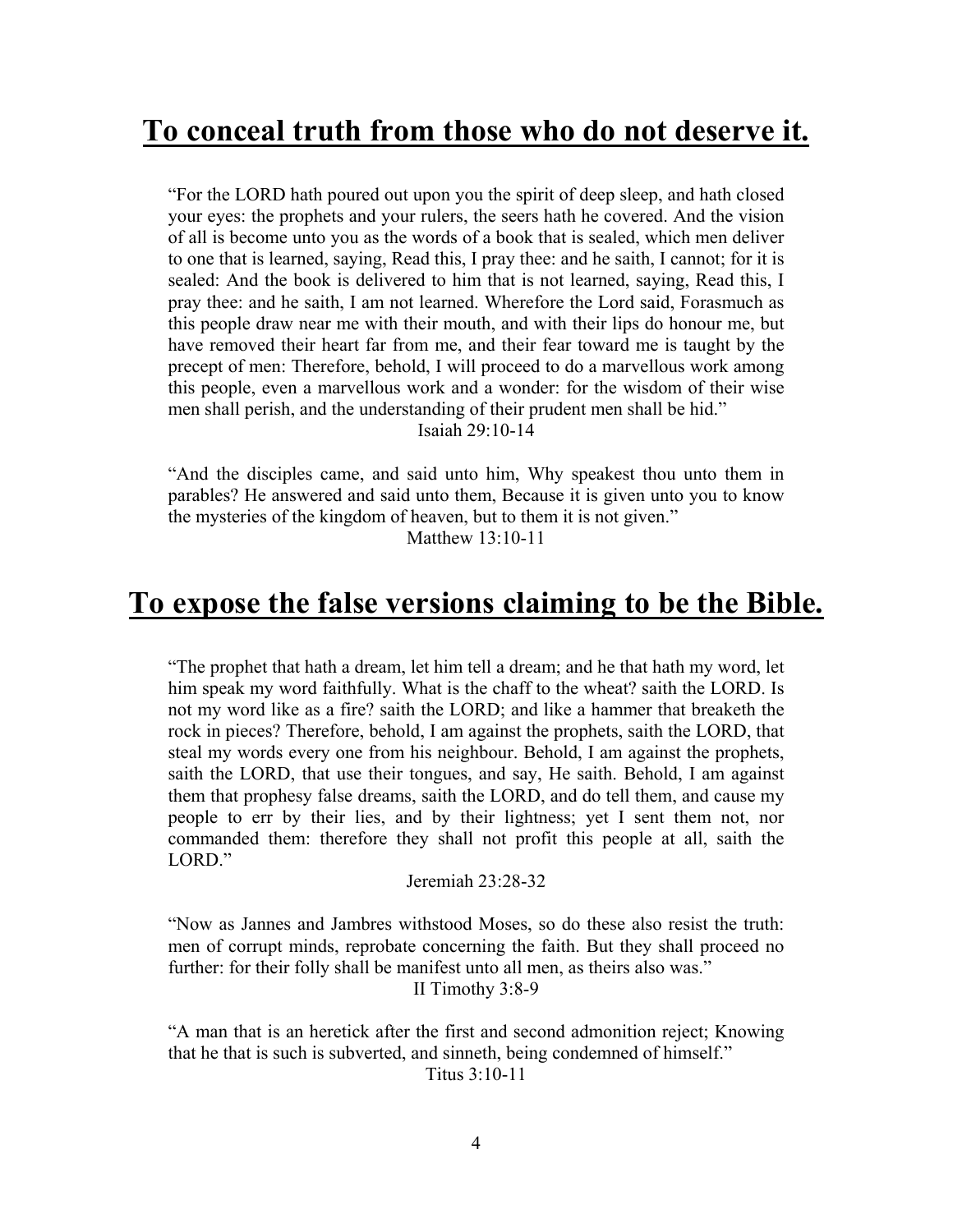#### **To reveal mysteries to believers with simple faith.**

"Every word of God is pure: he is a shield unto them that put their trust in him. Add thou not unto his words, lest he reprove thee, and thou be found a liar." Proverbs 30:5-6

"And in that day shall the deaf hear the words of the book, and the eyes of the blind shall see out of obscurity, and out of darkness. The meek also shall increase their joy in the LORD, and the poor among men shall rejoice in the Holy One of Israel."

Isaiah 29:18-19

"At that time Jesus answered and said, I thank thee, O Father, Lord of heaven and earth, because thou hast hid these things from the wise and prudent, and hast revealed them unto babes. Even so, Father: for so it seemed good in thy sight." Matthew 11:25-26

"And Jesus answered him, saying, It is written, That man shall not live by bread alone, but by every word of God."

Luke 4:4

"But God hath chosen the foolish things of the world to confound the wise; and God hath chosen the weak things of the world to confound the things which are mighty."

I Corinthians 1:27

"Which things also we speak, not in the words which man's wisdom teacheth, but which the Holy Ghost teacheth; comparing spiritual things with spiritual." I Corinthians 2:13

"O Timothy, keep that which is committed to thy trust, avoiding profane and vain babblings, and oppositions of science falsely so called: Which some professing have erred concerning the faith. Grace be with thee. Amen."

I Timothy 6:20-21

"Study to shew thyself approved unto God, a workman that needeth not to be ashamed, rightly dividing the word of truth."

II Timothy 2:15

"We have also a more sure word of prophecy; whereunto ye do well that ye take heed, as unto a light that shineth in a dark place, until the day dawn, and the day star arise in your hearts:"

II Peter 1:19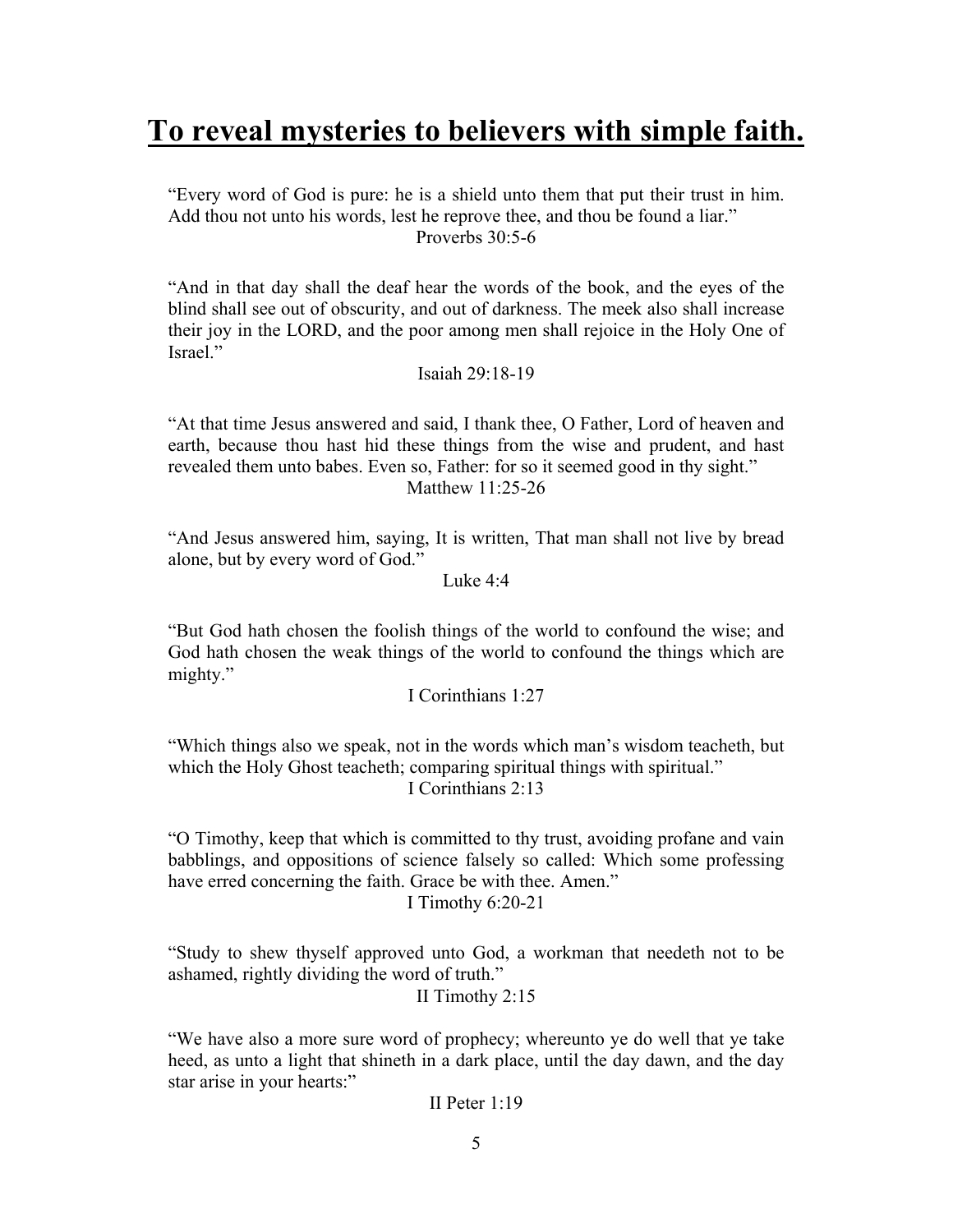#### **Who Was Ahaziah?**

- 1. A king of Judah, in the line from David to Christ.
- 2. His grandfather was the righteous Jehoshaphat.
- 3. His father was the wicked Jehoram, or Joram.
- 4. His mother was Athaliah, the daughter of Ahab and Jezebel, who later killed her children (II Kgs 11:1).
- 5. His maternal great grandfather was Omri of Israel.
- 6. He was a momma's boy, following Athaliah's advice.
- 7. Jehu killed him along with Israel's king, Jehoram.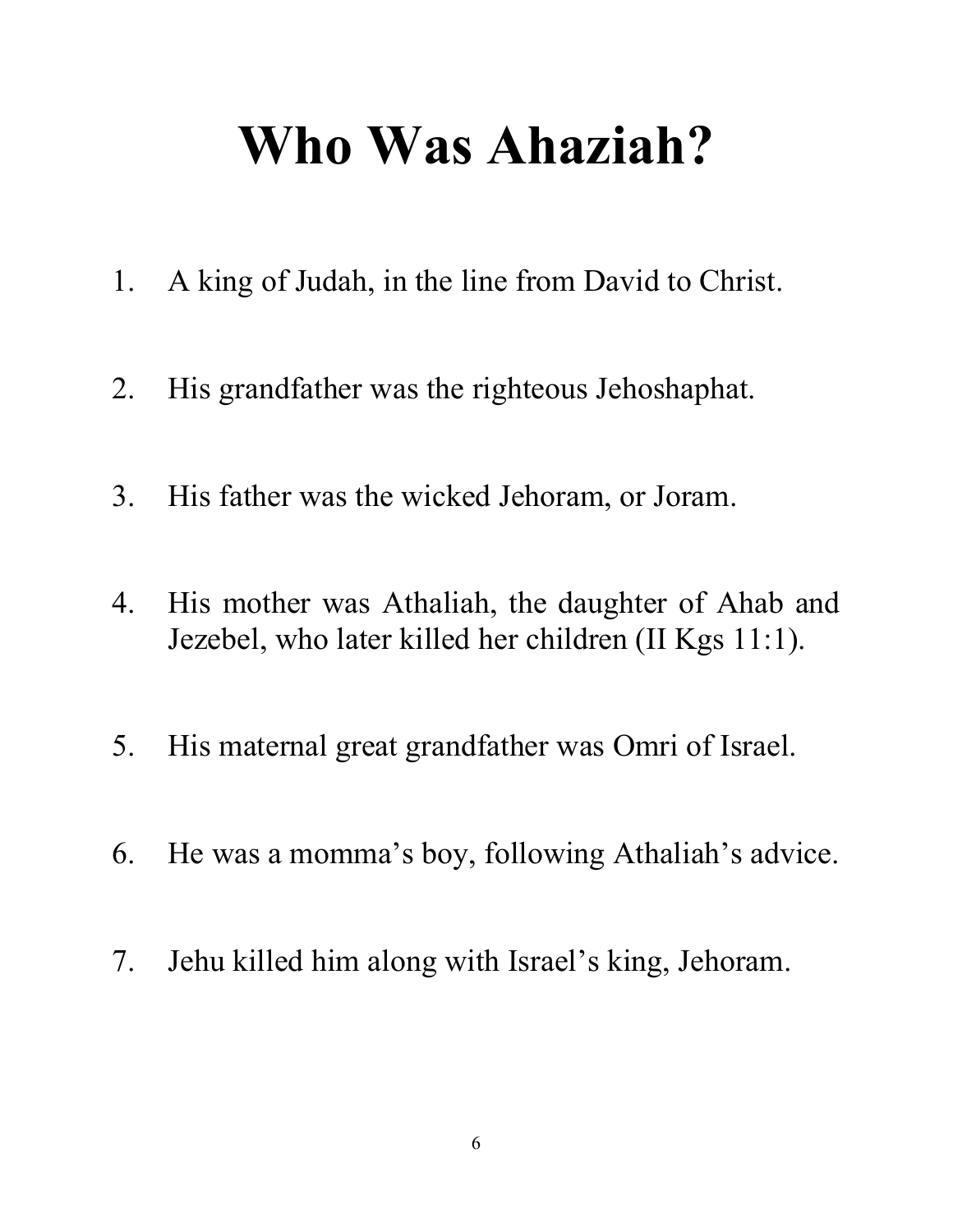#### **Who Was Ahaziah?**

#### **United Israel**

Saul David Solomon

Jehoshaphat Tibni

NOTE: These are the royal sons of David in the family tree of the Lord Jesus Christ, which can be found in the legal genealogy of Joseph in Matthew 1:6-8.

#### **Judah (2 tribes) Israel (10 tribes)**

Rehoboam Jeroboam Abijam Nadab / Baasha Asa Elah / Zimri Jehoram Omri **AHAZIAH** Ahab (Jezebel) Joash Ahaziah Amaziah Jehoram Uzziah Jehu

> NOTE: These are the imposter kings that rebelled against the house of David and were sold by God into irrecoverable slavery for their abominable idolatries.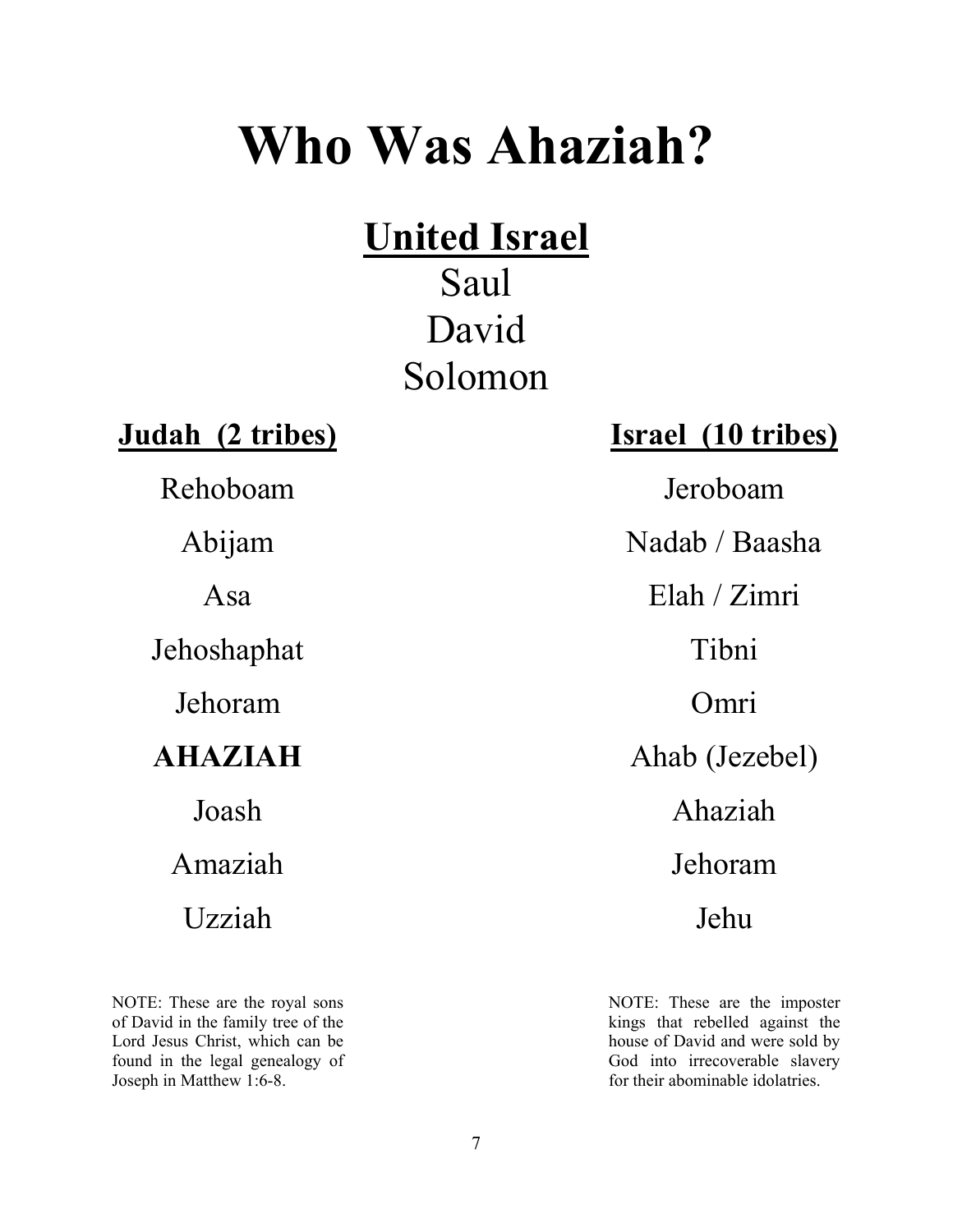## **How Old Was Ahaziah When He Became King?**

"*Two and twenty years old* was Ahaziah when he began to reign; and he reigned one year in Jerusalem. And his mother's name was Athaliah, the daughter of Omri king of Israel." II Kings 8:26

"*Forty and two years old* was Ahaziah when he began to reign, and he reigned one year in Jerusalem. His mother's name also was Athaliah the daughter of Omri."

II Chronicles 22:2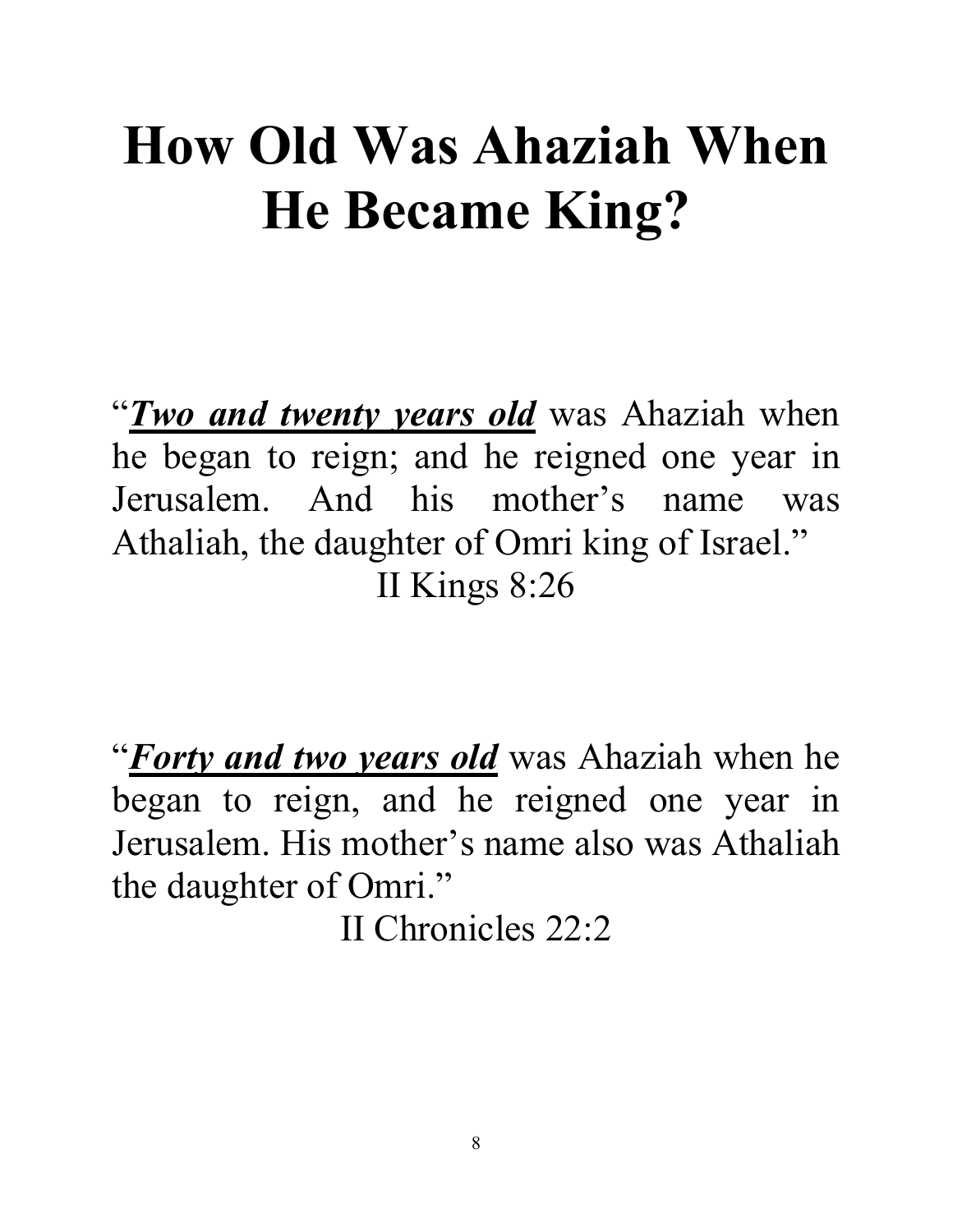## **What Do Modern Versions Do with this "Contradiction"?**

1. They come to the Bible with the arrogant intention of helping God rewrite the Scriptures, especially if they can have their names published with it. Puffed up with worldly learning and flattering titles, they presume they can help the Most High write the Bible better. This is the standard objective of most seminary training.

2. They fill their bellies with commentators, seminary professors, and textual critics, who reject faith in God, His promises, and His providence. They submit to their learned masters, who explain that a scribe made an error in copying the number "22" in II Chronicles 22:2, which later copyists mistook for 42. The Bible has an error, and their eyes brighten with the prospect of correcting it.

3. They reject the Hebrew of their sacred "original" and boldly mistranslate the verse to make it match their profane concept of God's word. Most admit in a footnote that their inspired Hebrew plainly states "42." But though they claim the court of final resort is the original language, they impudently alter the Hebrew text.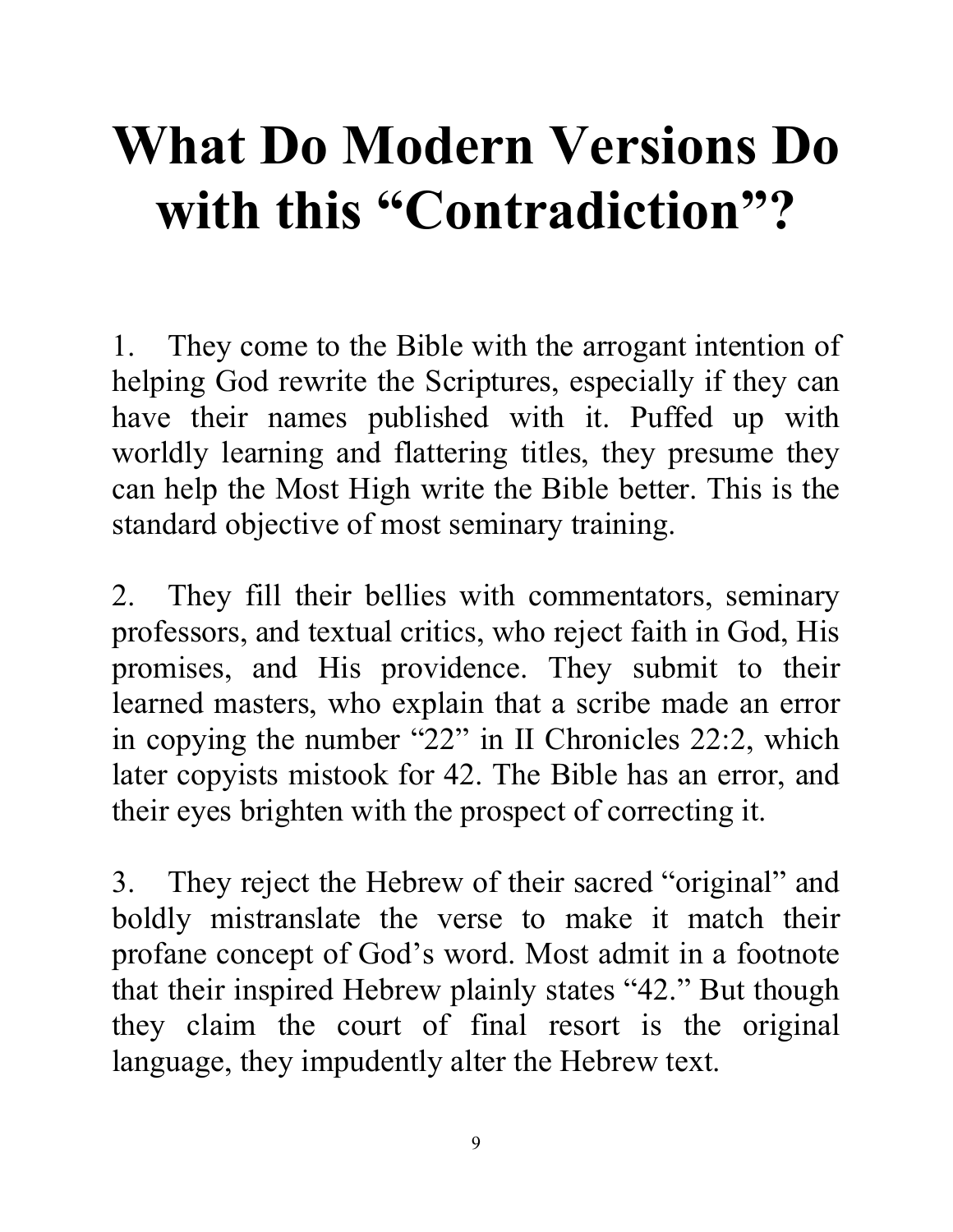#### **What Do Modern Versions Do with this "Contradiction"?**

| <b>Bible Version</b> | <b>II Kings 8:26</b> | <b>II Chron 22:2</b> |
|----------------------|----------------------|----------------------|
| <b>King James</b>    | 22                   | 42                   |
| All Hebrew Texts     | 22                   | 42                   |
| Coverdale (1535)     | 22                   | 42                   |
| Bishop's $(1568)$    | 22                   | 42                   |
| Geneva (1599)        | 22                   | 42                   |
| Darby (1884)         | 22                   | 22                   |
| YLT (1898)           | 22                   | 22                   |
| GNB (1976)           | 22                   | 22                   |
| <b>NLV</b> (1969)    | 22                   | 22                   |
| NASB (1971)          | 22                   | 22                   |
| NIV (1978)           | 22                   | 22                   |
| CEV (1995)           | 22                   | 22                   |
| NLT (1996)           | 22                   | 22                   |
| <b>NIRV</b> (1998)   | 22                   | 22                   |
| ESV (2001)           | 22                   | 22                   |
| Message $(2002)$     | 22                   | 22                   |
|                      |                      |                      |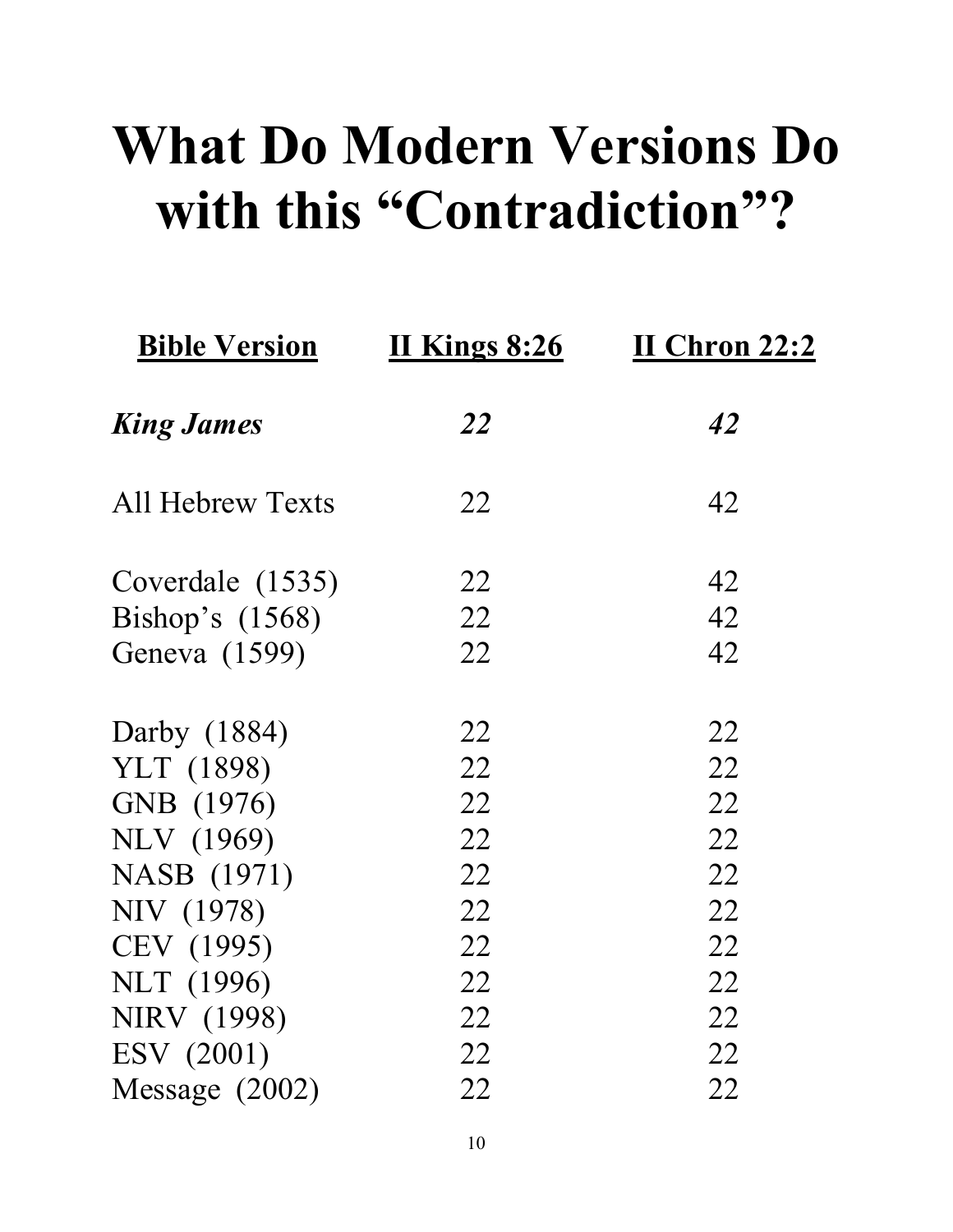## **What Do Bible Believers Do?**

- 1. They humbly trust God over any or all men; they believe both ages are correct; and their eyes brighten at discovering God's wisdom hidden from scholars.
- 2. They reject any questioning or criticizing of God's word; they study the Bible instead of textual critics; they rightly divide the word of truth (II Tim 2:15).
- 3. They find that Ahaziah could not have been 42 years old biologically, because his father was only 40 years old when Ahaziah became king (II Chron 21:20)!
- 4. They know a father of 18 is realistic (40 compared to 22). They know a son being born two years earlier than his father is not (40 compared to 42).
- 5. They know Ahaziah was 22 years old biologically when he became king. They know God must have revealed a secret about Ahaziah by the use of 42 in II Chronicles 22:2.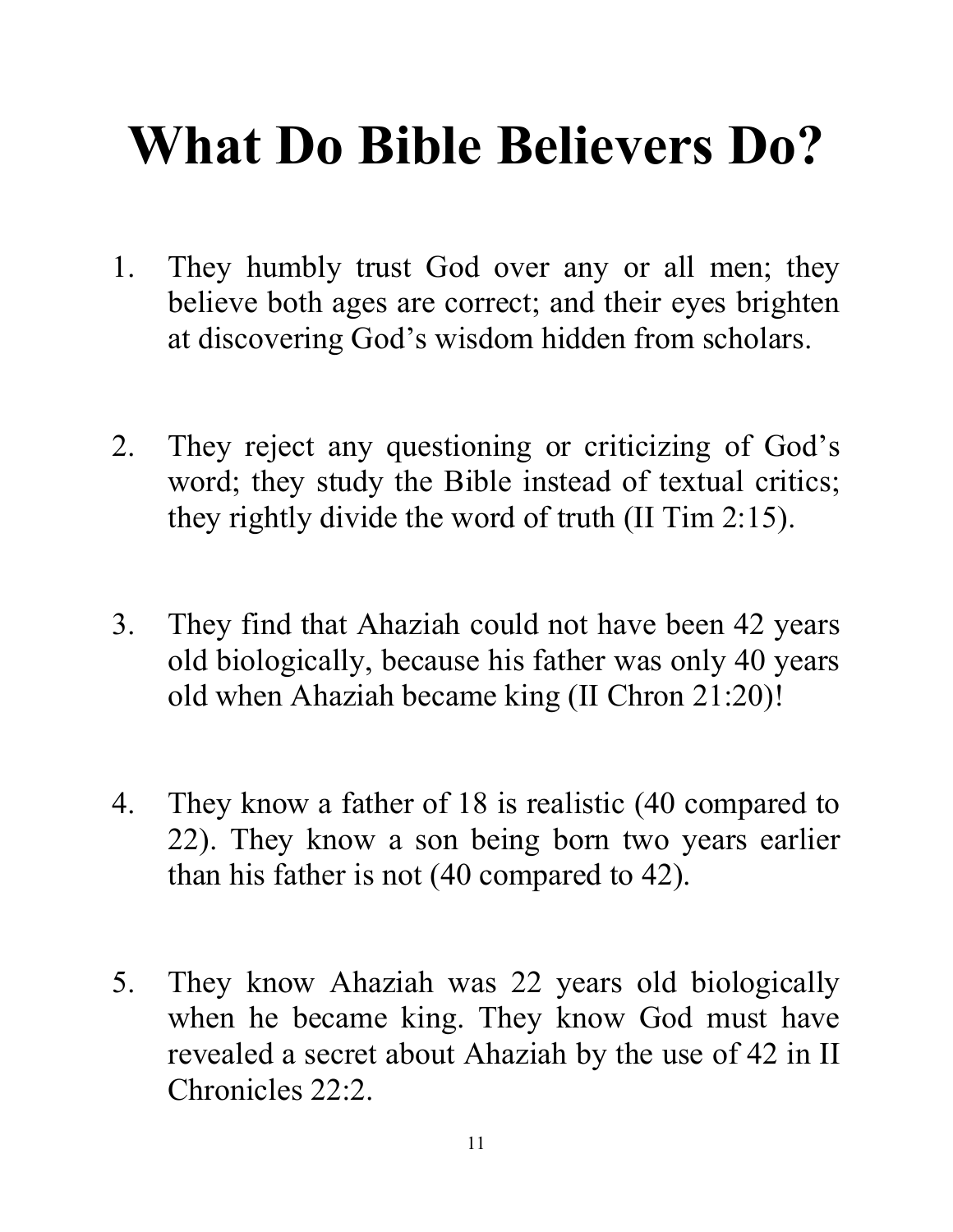#### **What Do Bible Believers Do?**

- 1. They study the Bible instead of textual critics, and they rightly divide the word of truth (II Tim 2:15).
- 2. They learn Ahaziah came from Jehoram, a king of Judah, and Athaliah, daughter of Ahab and Jezebel (II Kgs 8:18). They know God drowned the earth for such marriages (Gen 6:1-7). And they learn God clearly hated this marriage (II Chron 18:1; 19:1-3).
- 3. They learn Omri and Ahab were the two most wicked kings to date among the kings of Israel and were utterly abominable (I Kings 16:25,30-33; 21:25-26).
- 4. They learn Ahaziah followed Ahab and Omri more than David, for his wicked mother was his counselor (II Kings 8:27; II Chron 22:3-9). And so God had Jehu kill Ahaziah, when he was cutting off the house of Ahab (II Kgs 9:7-9; II Chr 22:7-9).
- 5. They remember that God promised to visit the iniquities of fathers and mothers to the children of the third and fourth generations and to blot out their names from remembrance (Ex 20:5; 34:7; Num 14:18; Ps 69:28; 109:13-15: Jer 32:18; Ezek 13:9).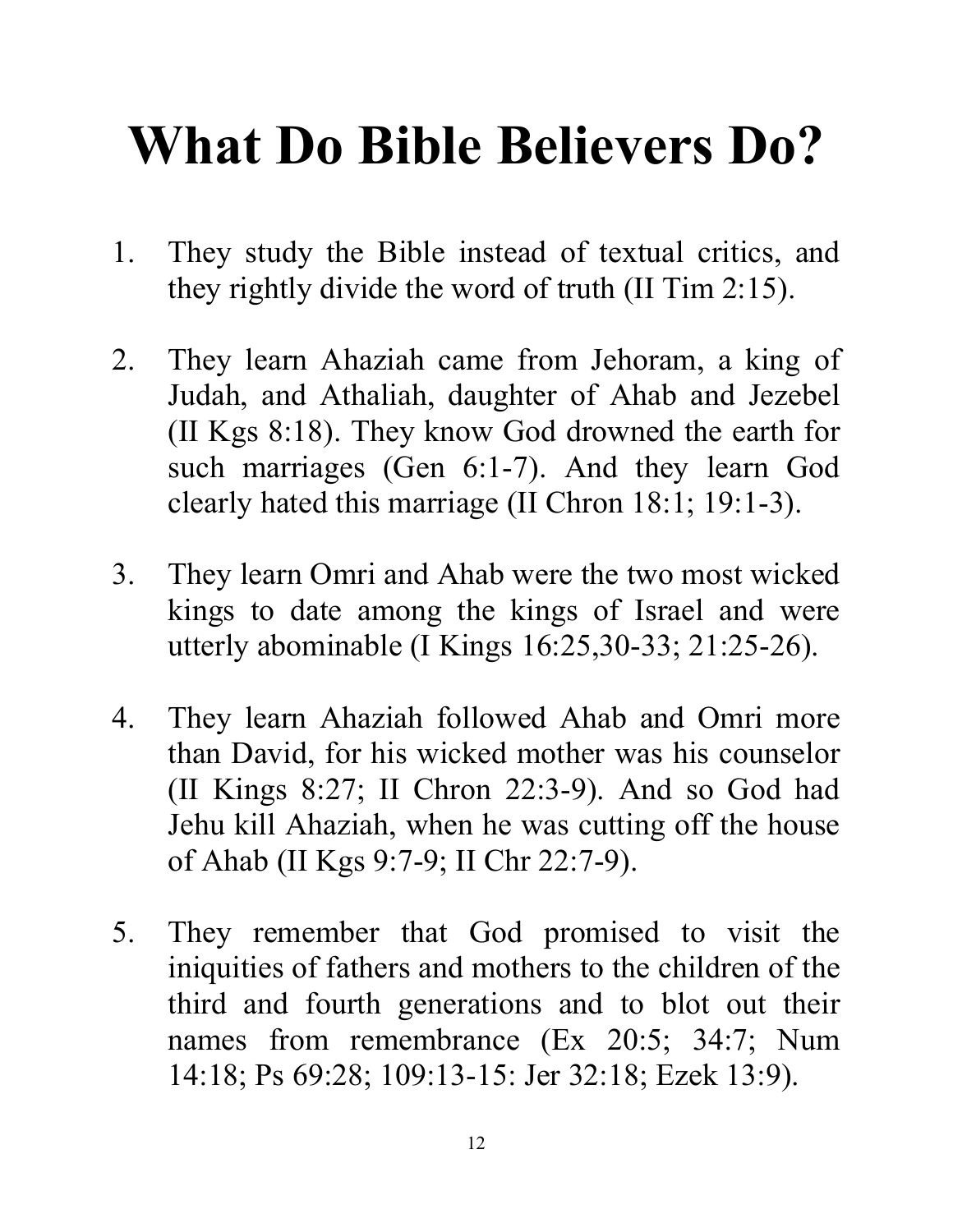### **What Do Bible Believers Do?**

- 1. They study the Bible instead of fawning over Mel Gibson's "The Passion of the Christ," and they rightly divide the word of truth (II Tim 2:15).
- 2. They find that Ahaziah, his son Joash, and his son Amaziah, were cut out of the lineage of the kings of Judah leading to Jesus Christ (Matt 1:8), which points out another "contradiction" that scholars choke on.

| <b>Kings</b>       | <b>Chronicles</b>  | <b>Matthew 1:8</b> |  |
|--------------------|--------------------|--------------------|--|
| Jehoshaphat        | Jehoshaphat        | Joshaphat          |  |
| Jehoram            | Jehoram            | $Joram = Jehoram$  |  |
| Ahaziah            | Ahaziah            |                    |  |
| Joash              | Joash              |                    |  |
| Amaziah            | Amaziah            |                    |  |
| $Azariah = Uzziah$ | $Uzziah = Azariah$ | $Ozias = Uzziah$   |  |

- 3. They realize God did not consider Ahaziah a proper king of Judah, but an imposter from Ahab's line, for the Lord eliminated him and the next two generations from Matthew's genealogy of Jesus Christ (Matt 1:8).
- 4. God hated Omri and Ahab and the wicked affinity that began with Jehoshaphat (II Chron 18:1). Because there were good things in Jehoshaphat, God punished the profane grandson and his sons (II Chron 19:1-3).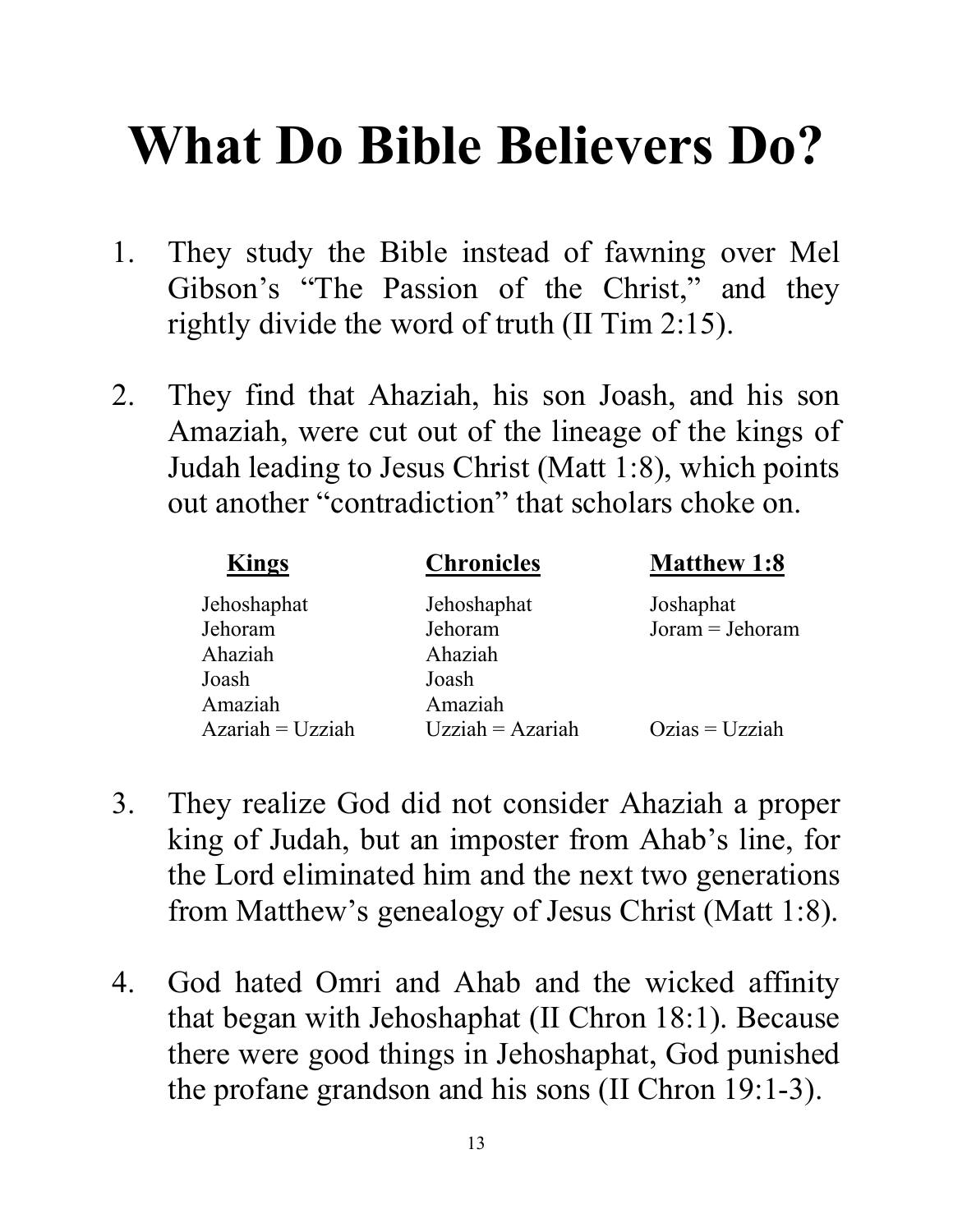## **How Was Ahaziah 42?**

Ahaziah, a king of Judah, was 42 years old in the kingdom of Omri and Ahab, wicked kings of Israel, his maternal family, though only 22 years old biologically.

| <b>King of Israel</b> | <b>Reigned</b> | <b>References</b>                 |
|-----------------------|----------------|-----------------------------------|
| Omri                  | 11             | I Kings 16:15 cp I Kings 16:29    |
| Ahab                  | 20             | I Kings 22:41 cp I Kings 22:51    |
| Ahaziah               |                | I Kings $22:51$ cp II Kings $3:1$ |
| Jehoram               | 10             | II Kings 3:1 cp II Kings 9:29     |
| .                     | 17             |                                   |

Taken from inspired history.

| Event                                                            | <b>After Creation</b> |
|------------------------------------------------------------------|-----------------------|
| Omri of Israel began to reign<br>Ahaziah of Judah began to reign | 3189<br>3231          |
|                                                                  | 47                    |

Edwards, Anstey, and the Jewish chronologers.

| <b>King of Israel</b> | <b>Reigned</b> | <b>References</b> |
|-----------------------|----------------|-------------------|
| Omri                  | 6              | I Kings 16:23     |
| Ahab                  | 22             | I Kings 16:29     |
| Ahaziah               |                | I Kings 22:51     |
| Jehoram               | 12             | II Kings $3:1$    |
| .                     |                |                   |

Lightfoot, Poole, Ben Gershon.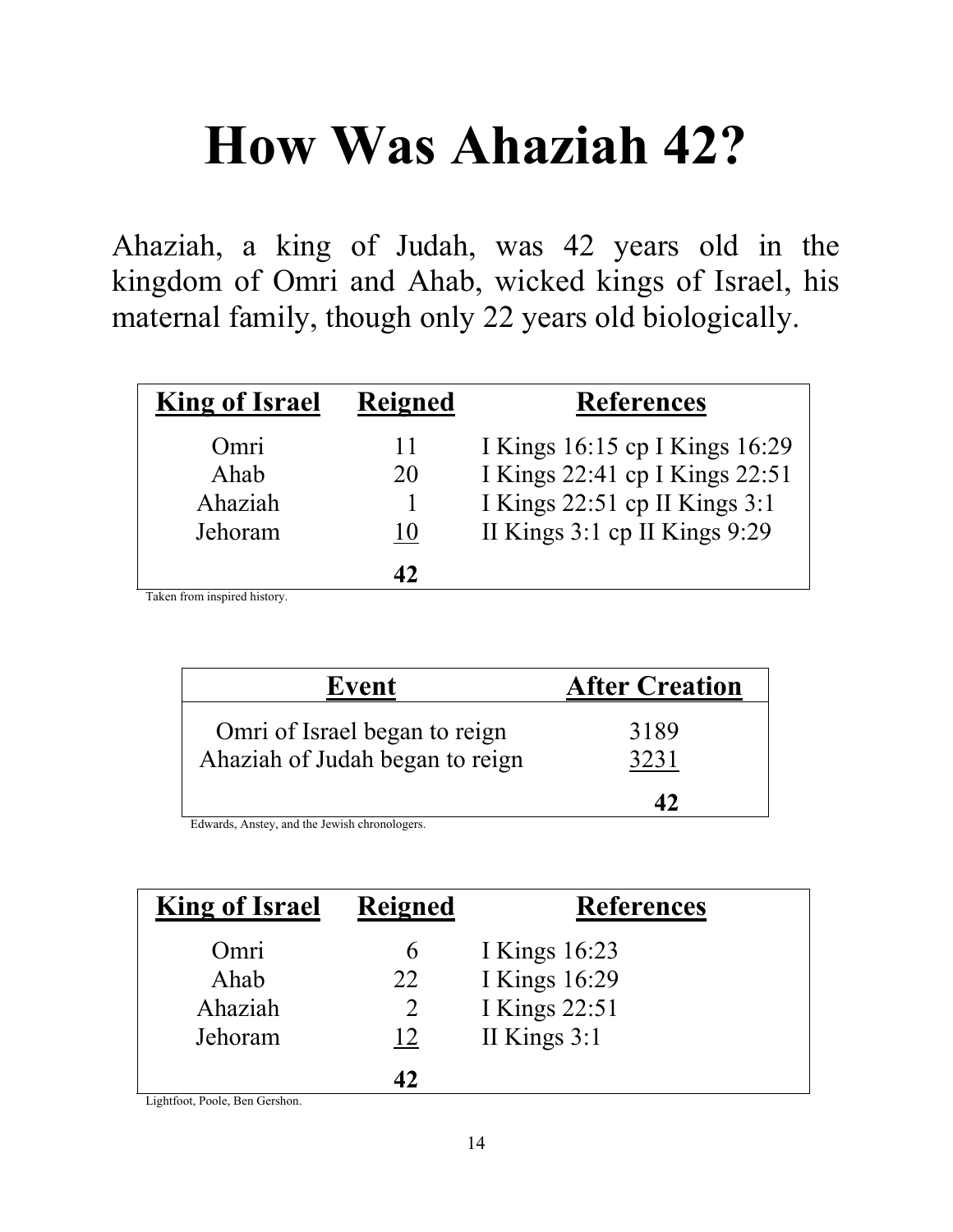## **Was It a Contradiction?**

1. No! It was how God told Bible believers He counted Ahaziah among the wicked kings of Israel, and not among the kings of Judah, so they would know why Jehu killed him when cutting off the house of Ahab (II Chr 22:1-9).

2. No! It was how God told Bible believers He counted Ahaziah among the wicked kings of Israel, and not among the kings of Judah, so they would know why He removed Ahaziah, his son, and his grandson from the lineage of Jesus Christ (Matt 1:8).

3. No! It was to test whether men believe God and his word or the "research" of textual critics, commentators, and seminary professors. As Jesus gloriously thanked His Father, God has hid such things from the wise and prudent and revealed them unto babes (Matt 11:25-26).

4. No! It was how God showed any Bible with "22" in II Chronicles 22:2 is not His word. He exposed the liars that worship the "originals" but change them whenever they wish! And He exposed any preacher or commentator by their submission or rebellion to II Timothy 2:15.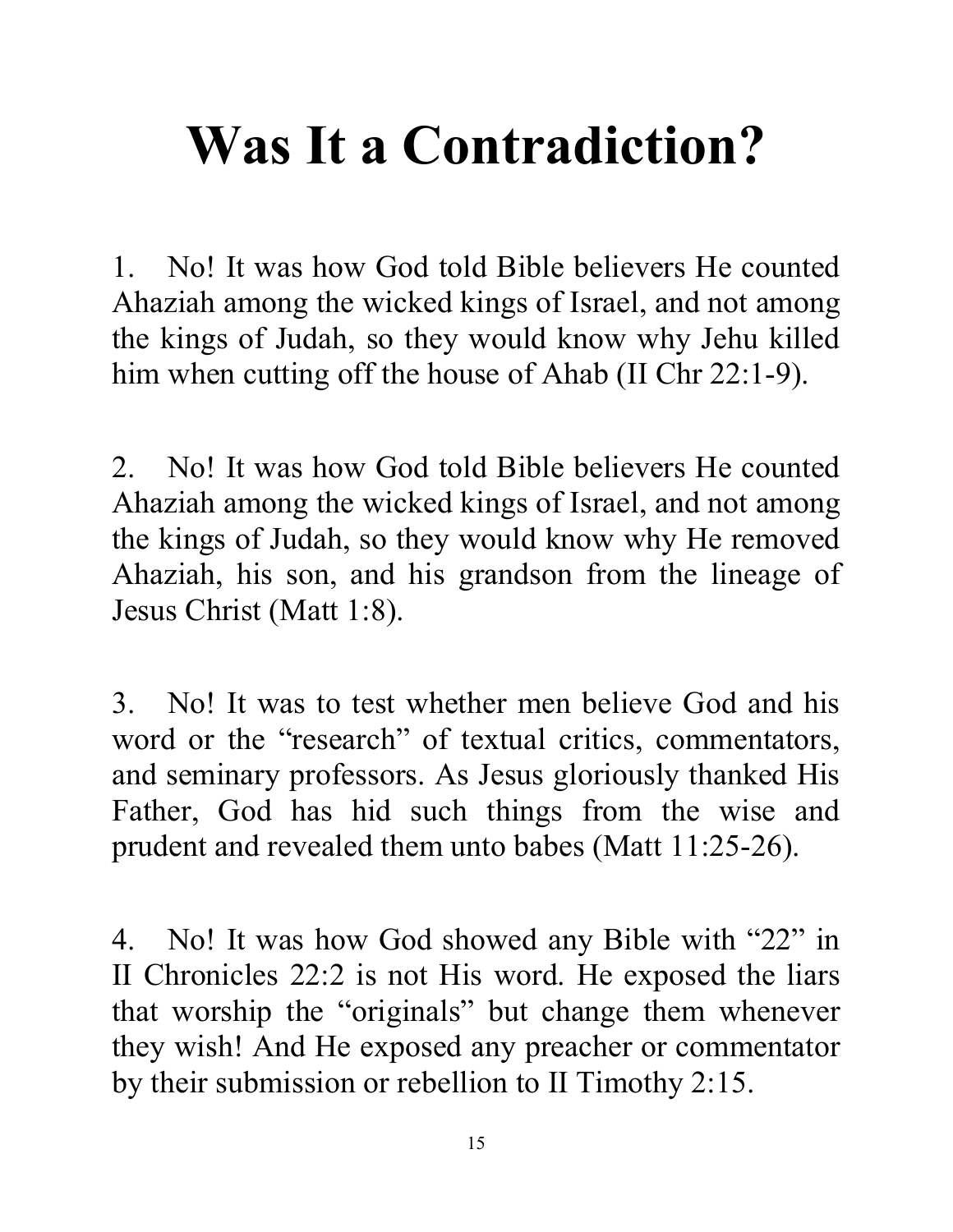#### **Does the Bible Count Years from other Political Events?**

1. Yes! Did Baasha, king of Israel, fight against Asa, king of Judah, 10 years after he was already dead?

"So Baasha slept with his fathers, and was buried in Tirzah: and Elah his son reigned in his stead…. In the *twenty and sixth year of Asa* king of Judah began Elah the son of Baasha to reign over Israel in Tirzah, two years."

I Kings 16:6-8

"In the *six and thirtieth year of the reign of Asa* Baasha king of Israel came up against Judah, and built Ramah, to the intent that he might let none go out or come in to Asa king of Judah."

II Chronicles 16:1

2. Asa's reign is counted from the divided kingdom, when Rehoboam lost ten tribes to Jeroboam. Baasha came up against Asa in the  $36<sup>th</sup>$  year of the kingdom of Judah.

| Rehoboam | 17 |
|----------|----|
| Abijam   |    |
| Asa      | 16 |
| Total    | 36 |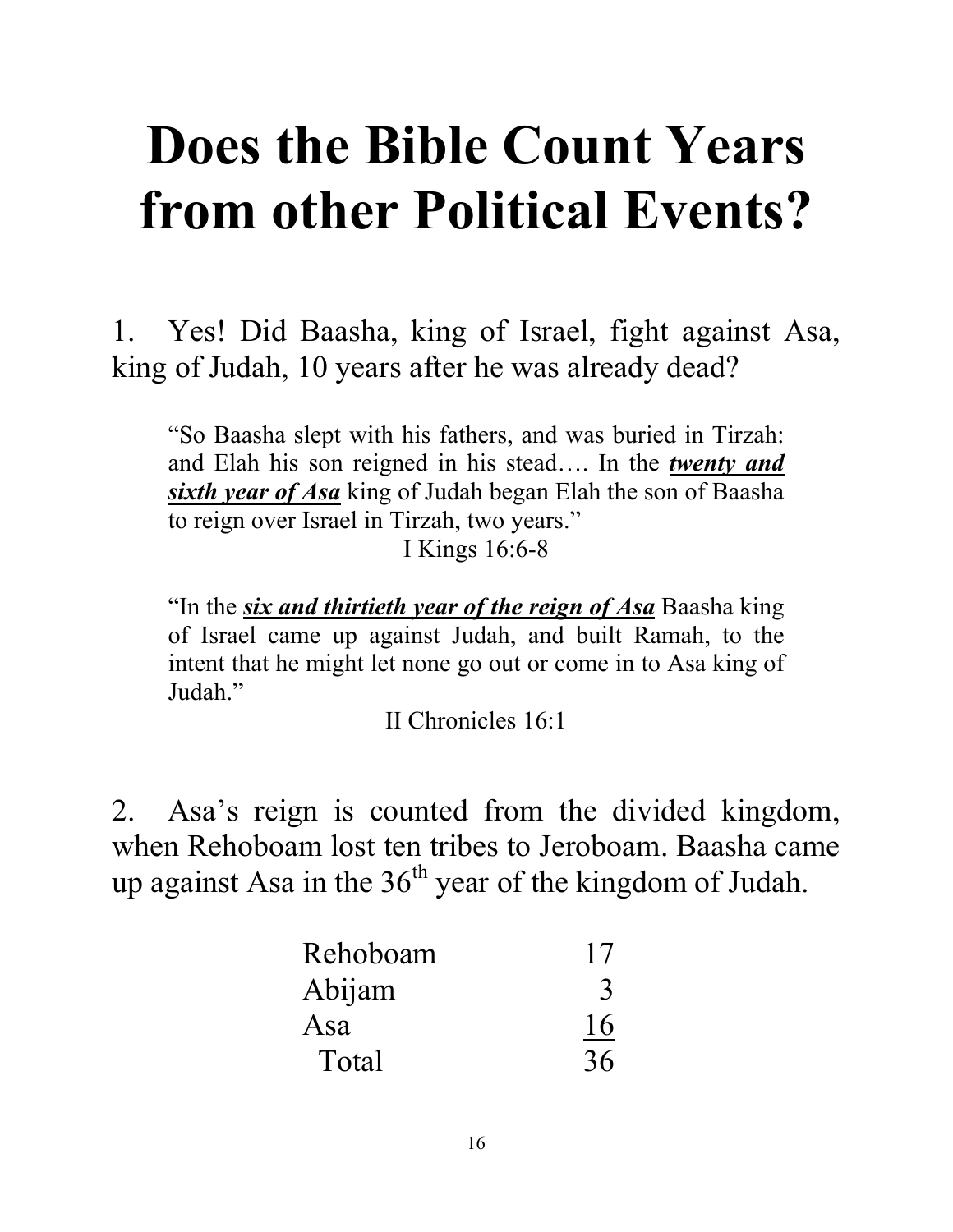## **Does the Bible Count Years from other Political Events?**

1. Yes! Jehoiachin was a notable king of Judah taken captive to Babylon (Matt 1:11-12). To identify this great epoch, his reign is measured from Nebuchadnezzar.

"Jehoiachin was *eighteen years old* when he began to reign, and he reigned in Jerusalem three months. And his mother's name was Nehushta, the daughter of Elnathan of Jerusalem." II Kings 24:8

"Jehoiachin was *eight years old* when he began to reign, and he reigned three months and ten days in Jerusalem: and he did that which was evil in the sight of the LORD." II Chronicles 36:9

2. Jehoiachin was taken captive in Nebuchadnezzar's eighth year (II Kgs 24:12), an important epoch in Israel's history. Jehoiachin's person and reign were quite inferior in importance to Nebuchadnezzar and his reign.

3. Furthermore, it was the eighth year since the first raid on Jerusalem, when Nebuchadnezzar put down Jehoiachin's father, Jehoiakim. It was common to date events from captivities like this (Ezek 1:2; 8:1; 20:1).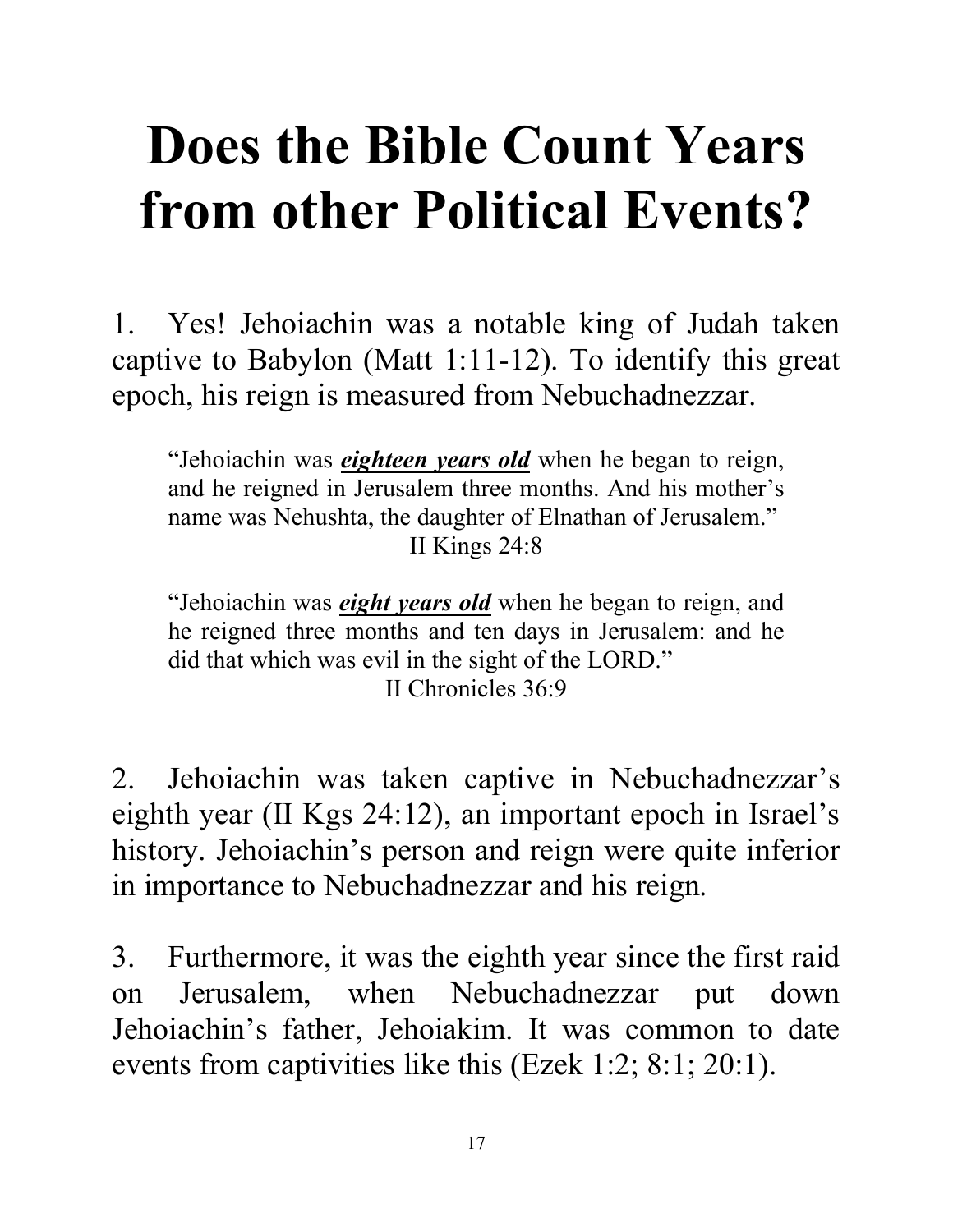## **Conclusion**

- 1. You may trust every word in your Bible, if you are using the King James Version.
- 2. As Jesus and Paul argued from single words, you may have the same confidence in the King James Version (Matt 22:32,43; John 8:58; 10:35; Gal 3:16; 4:9; Heb 8:13; 12:27).
- 3. What looks like a contradiction in the KJV is a trap set by God to confuse and shame men who would rather question and criticize God's word than believe and study it. Enjoy solving it without a PhD or ThD!
- 4. Paul gave a ministerial secret to Timothy about studying the Bible in II Timothy 2:15. It must be divided in many places to avoid failure and shame, which you just put into practice studying Ahaziah.
- 5. Modern versions even alter II Tim 2:15 to lose Paul's wise advice, because "handling" is not "dividing."
- 6. A little time spent in God's word will make you wiser than your enemies, your teachers, and the ancients (Ps 119:98-100). Believe it!